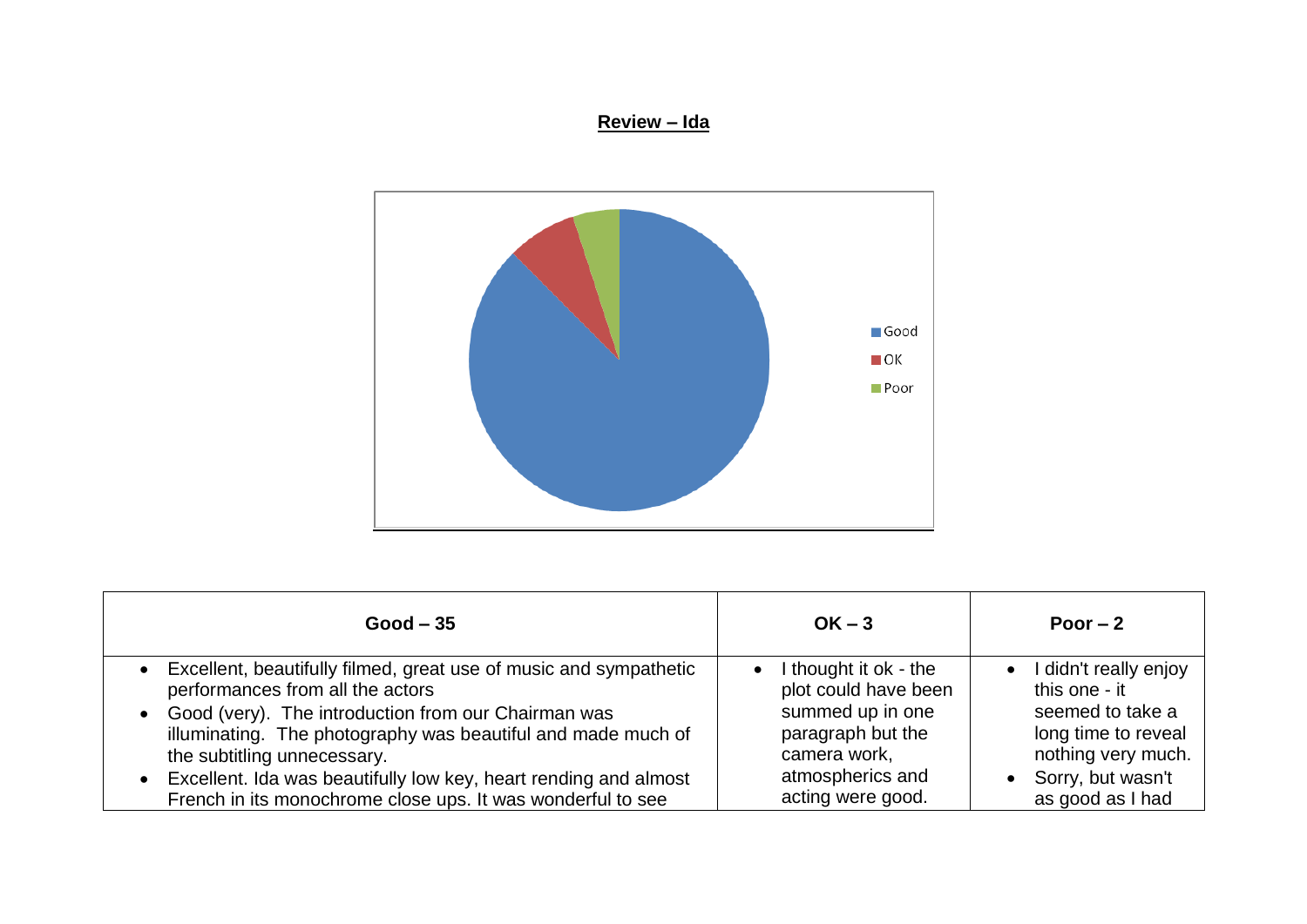such a good, limited release film in King's Lynn and subtitles have been crystal clear since I bought new glasses.

- We loved the soundtrack to this move both the classical and jazz music. A different take on legacy of WWII, religion, ethnic cleansing and more. Thought provoking.
- We both thought it very good. Superbly clever filming of the bleak landscapes, reflecting the atmosphere of the story: subtle acting from the 2 Agatas, for Anna/Ida and for the complex character of Wanda. Thanks to the Committee for choosing it.
- I thought this was a really good film and so well acted. Not a happy story but it certainly made us all think. A short film but one not to miss.
- We enjoyed it thank you. Very thought provoking.
- *Ida* was a brilliant film at all levels. The final scene (how filmmakers seem to love shots of long roads!) was very powerful.
- Excellent Ian's intro made me really focus on the music which was far more significant than I remember when I saw this film a while ago. It really stands up to a second viewing as it's quite fragmentary so much appreciated the chance to see it again. The black and white cinematography was extraordinary, so poetic. And I very much liked the use of silence, it felt spacious and contemplative which seemed very appropriate.
- Brilliant performances, especially the actress who played Wanda. You saw the torment in her eyes over her murdered son and when she learnt to love someone and then lost her to the convent. Great cinematography too.
- I thought Ida was good, the black and white photography captured the atmosphere, but I was a little bemused by some of the camera shots, there was a lot of background sometimes and just the actor's heads, (maybe it was something meaningful I misunderstood!), but apart from that I enjoyed it.

Would repay a second viewing, such beautiful cinematography

- I am sorry to say that it is not the sort of film which I enjoy watching.
- Ok overall for this one. Beautifully shot but found many aspects of the storyline not explored sufficiently and the ending very predictable.

thought it would be. From the beginning everything about seemed harsh to me which is perhaps how it was meant to be. The language, the setting and countryside was so stark. There wasn't much of a story to it either but I always struggle with reading sub titles and trying to follow what is going on on screen. Disappointing.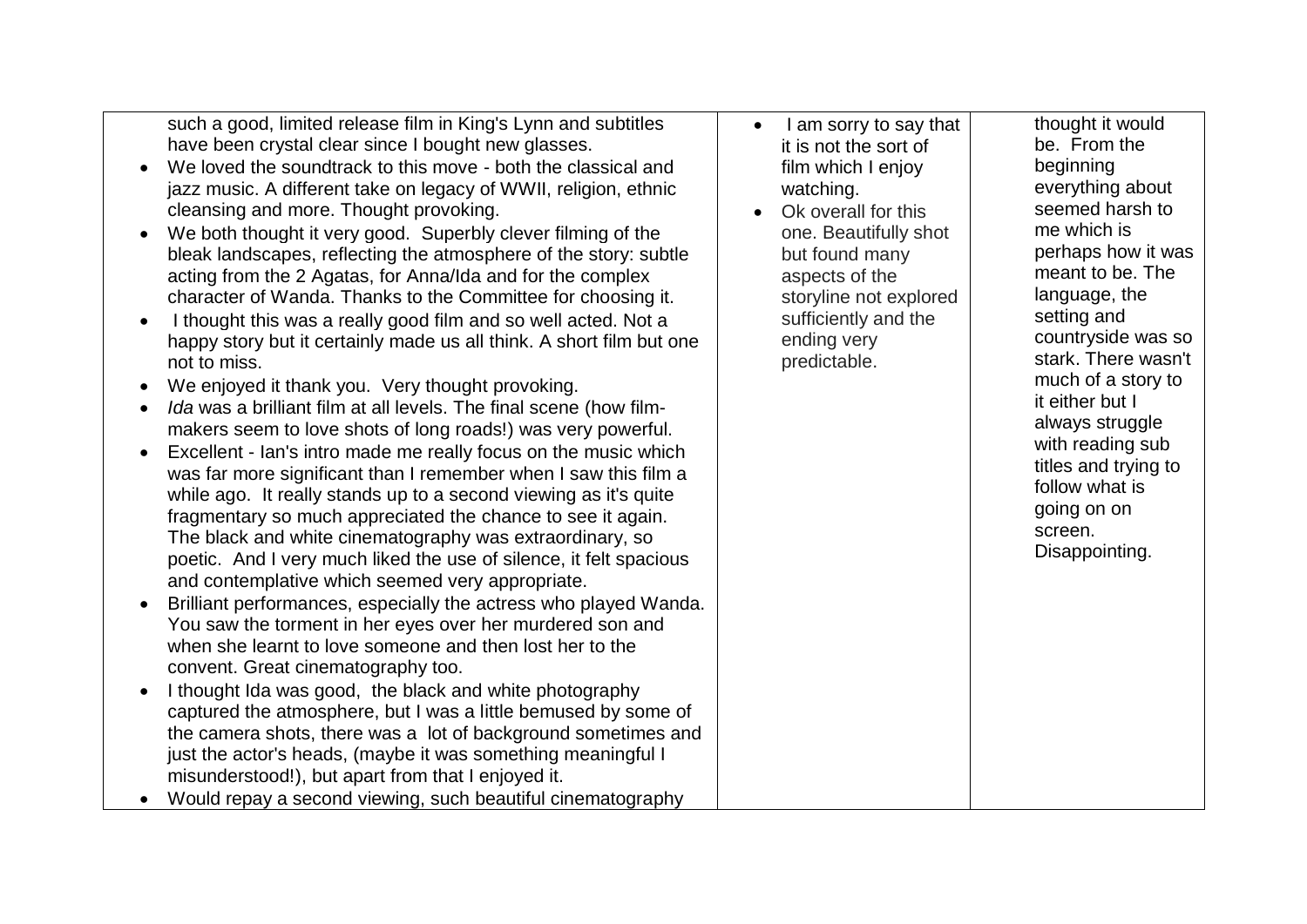| and compelling narrative.                                                |  |
|--------------------------------------------------------------------------|--|
| Good - brilliant in fact. Photography was excellent, as were the         |  |
| performances. The story was engaging, giving us an insight into          |  |
| anti-Semitism in Poland and how it's people were coming to               |  |
| terms with the aftermath of the second world war. More world             |  |
| cinema please.                                                           |  |
| The film was thought provoking and memorable for it's depiction          |  |
| of difficult subject matter. It was beautifully shot and the score       |  |
| was great. Good film once again, thank you.                              |  |
|                                                                          |  |
| Very moving film with excellent soundtrack. The cinematography           |  |
| was mesmerising with beautiful fixed camera shots. Really had            |  |
| the feel of the 60s. My only complaint - not long enough. Can't          |  |
| wait to see it again.                                                    |  |
| Very fine. All the more powerful by being understated. Lovely            |  |
| black and white helped create atmosphere of 1960s.                       |  |
| I really enjoyed it, was hoping Ida was going to stay with the           |  |
| handsome musician!!                                                      |  |
| A really sad story.                                                      |  |
| I enjoyed this very moving film. Having had contacts with a family       |  |
| of "free" Poles in London in the 1950's, the film brought back           |  |
| memories of their accounts of what had happened to them during           |  |
| the German ad Russian occupations.                                       |  |
| Reduced to silence by outstanding acting by both aunt and niece,         |  |
| full of growing love for each other, the settings, and the               |  |
|                                                                          |  |
| saxophone solos. Outstanding.                                            |  |
| Love that kind of film and wish we had more of them.                     |  |
| We both thought Ida was excellent, thanks very much. We also             |  |
| really appreciated Ian's introduction to the music.                      |  |
| I thought Ida was a very good film $\sim$ so good in fact that I thought |  |
| it was made in the 60s! One of those films that one won't forget.        |  |
| Superbly acted. Thanks for showing it.                                   |  |